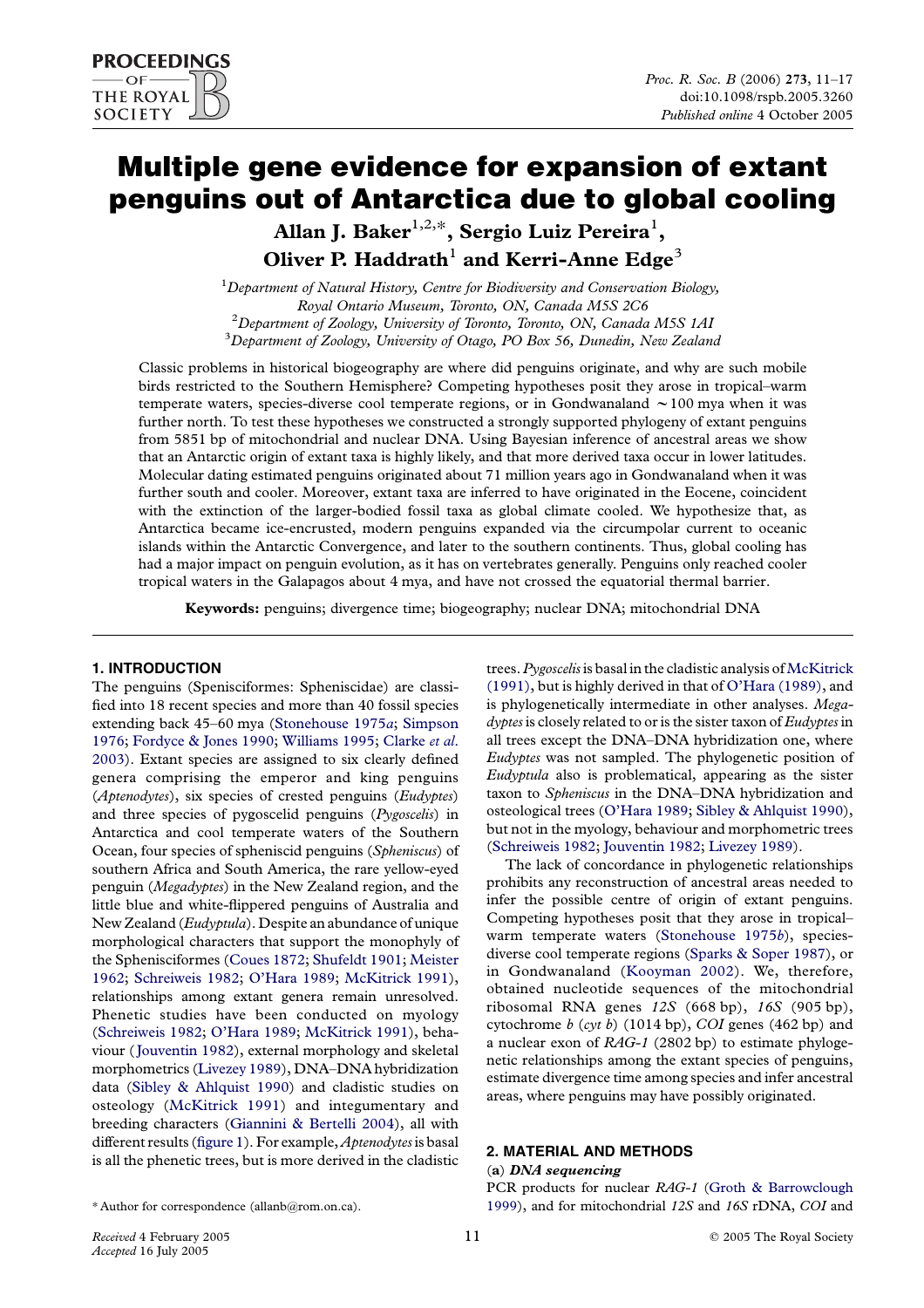<span id="page-1-0"></span>

Figure 1. Alternative phylogenetic hypothesis proposed for all extant genera of penguins. Hypothesis including all genera were based on (a) morphological [\(O'Hara 1989\)](#page-5-0), (b) behavioural ([Jouventin 1982](#page-5-0)), (c) myological [\(McKitrick 1991\)](#page-5-0), (d) integumentary and breeding ([Giannini & Bertelli 2004\)](#page-5-0) and were compared to the topology we obtained with (e) nuclear and mitochondrial DNA sequences. Hypothesis based on  $(f)$  myology [\(Schreiweis 1982](#page-5-0)) and  $(g)$  DNA hybridization studies [\(Sibley & Ahlquist 1990](#page-5-0)) did not include all genera and, therefore, were not compared in the AU test.

cyt  $b$  ([Pereira & Baker 2004\)](#page-5-0) were sequenced on a LI-COR 4200 bi-directional automated DNA sequencer for all 18 recognized species of penguins and two outgroups (common name; ROM voucher code): Aptenodytes forsteri (emperor penguin; EG3), Aptenodytes patagonicus (king penguin; KI2), Eudyptes chrysocome (rockhopper penguin; JDO2A), Eudyptes chrysolophus (macaroni penguin; MacPen1), Eudyptes pachyrhynchus (fiordland penguin; FC47), Eudyptes robustus (Snares penguin; SCS1), Eudyptes schlegeli (royal penguin; R13M), Eudyptes sclateri (erect-crested penguin; ECHP), Eudyptula minor (little blue penguin; CIB6), Eudyptula albosignata (white-flippered penguin; WFred), Megadyptes antipodes (yellow-eyed penguin; JD64A), Pygoscelis adeliae (adelie penguin; B59), Pygoscelis antarctica (chinstrap penguin; CH1), Pygoscelis papua (gentoo penguin; GPB1), Spheniscus demersus (black-footed penguin; JAP10), Spheniscus humboldti (Peruvian penguin; PCL9), Spheniscus magellanicus (magellanic penguin; MM5), Spheniscus mendiculus (Galapagos penguin; GalPenF), Gavia immer (common loon; 1B-105) and Diomedea exulans (wandering albatross; 1B-111). Sequences are deposited in GenBank under accession numbers DQ137147–DQ137247. Additional outgroups (GenBank accession numbers) were Anser albifrons (DQ137227 obtained for this study, NC\_004539), Gallus gallus (M58530, NC\_001323), and Struthio camelus (AF143727, NC\_002785). The final concatenated alignment, excluding alignment gaps and ambiguously aligned positions, had 5571 nucleotides.

#### (b) Phylogenetic inference

Heuristic-search bootstrap in maximum parsimony was performed in PAUP v.4.0b10 [\(Swofford 2001](#page-6-0)) for 100

Proc. R. Soc. B (2006)

replicates and 10 random taxon-additions, with treebisection–reconnection branch swapping algorithm in effect. In maximum likelihood (ML) and Bayesian analyses (BA) the DNA substitution model was chosen with the Akaike Information Criterion in MODELTEST v.3.0 ([Posada &](#page-5-0) [Crandall 1998\)](#page-5-0) for the concatenated dataset (for ML) or for each gene individually (for BA). Bootstrapping in ML was performed in PHYML v.2.1b ([Guindon & Gascuel 2003](#page-5-0)) with 100 replicates assuming a proportion of invariable sites of 0.67, gamma-distributed rate variation of 0.64 and four categories under the general time-reversible substitution model. Partitioned likelihood BA with Markov Chain Monte Carlo sampling was performed in MrBayes v.3.0b4 ([Ronquist & Huelsenbeck 2003](#page-5-0)). Three runs were performed to ensure that the likelihood of independent chains had converged to similar values. Runs were set for two million generations, with one cold and three heated chains, and burnin was determined by the time to convergence of the likelihood scores. One tree was sampled in every 1000 to guard against autocorrelation among successive samples. Flat priors were assumed for all parameters of the model.

#### (c) Hypothesis testing

Previous phylogenetic hypotheses for all genera of penguins based on non-molecular characters are depicted in figure 1. The significance of the differences in genus-level relationships among our tree and these hypotheses was evaluated using an approximately unbiased (AU) test [\(Shimodaira 2002](#page-5-0)). We estimated site likelihood for the concatenated molecular dataset for each of the competing hypothesis in PAUP 4.0 b10 ([Swofford 2001\)](#page-6-0) and applied the AU test as implemented in the program CONSEL v.0.1f [\(Shimodaira & Hasegawa 2001\)](#page-5-0).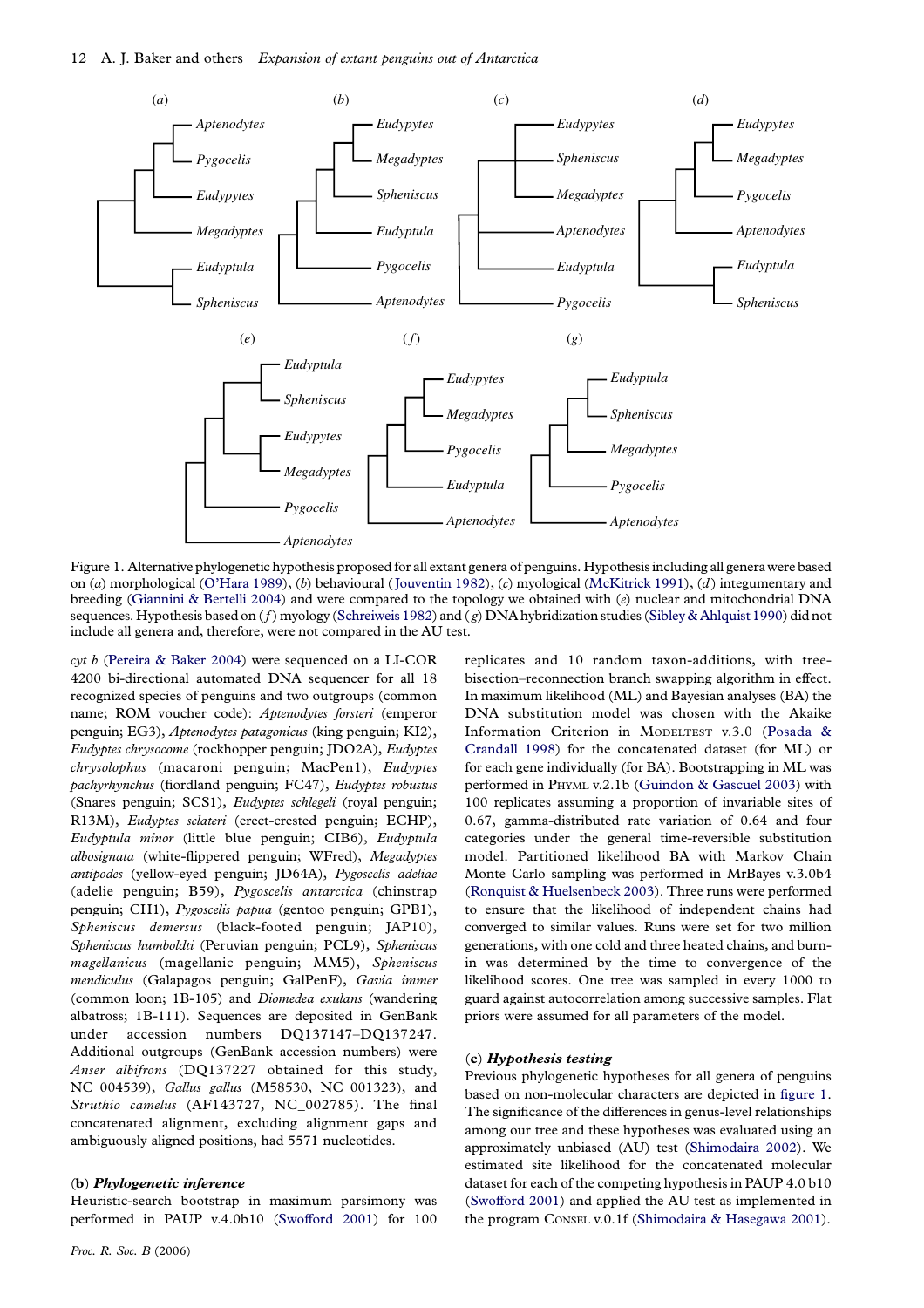#### <span id="page-2-0"></span>(d) Mapping ancestral areas

To infer ancestral areas we categorized southernmost breeding ranges of species into broad regions radiating away from the centre of Antarctica, as follows: (0)—Antarctica or any island within the Antarctic convergence, (1)—between this area and latitude 45 °S, (2)—within 45 °S and 30 °S, (3)—below 30 °S. We then used SIMMAP ([Huelsenbeck](#page-5-0) et al. [2003](#page-5-0)) to reconstruct and estimate a Bayesian posterior probability of ancestral states for the most basal node for each one of the three alternative genus-level trees obtained in the BA, which were: (i) Aptenodytes as a sister group to all other penguins; (ii) *Pygoscelis* as sister to all other penguins and (iii) a clade of *Aptenodytes* and *Pygoscelis* as sister to all other penguins. We accounted for phylogenetic and mapping uncertainty by weighting this probability by the posterior density distribution of alternative BA trees, which were 0.924, 0.020 and 0.056, respectively. As trees (1) and (2) are identical regarding the ancestral state of the most basal node, their posterior probabilities were summed in further analyses.

#### (e) Divergence times

For each data partition (mitochondrial, RAG-1 and both combined) we estimated the parameters of the DNA substitution model and branch lengths for the Bayesian topology obtained for the combined dataset in PAUP v.4.0b10 ([Swofford 2001\)](#page-6-0) under ML criterion. These branch estimates were then used to obtain divergence times and 95% confidence intervals in r8s v.1.6 under a semi-parametric penalized likelihood approach, using the truncated Newton algorithm ([Sanderson 2002\)](#page-5-0). A cross-validation criterion was used to estimate the best smoothing parameter for each partition ([Sanderson 2002\)](#page-5-0). Although there is a comparatively rich fossil record for penguins including even larger taxa than present, the phylogenetic placement of these fossil taxa has not been resolved, but they appear to be in the stem group basal to modern crown-group taxa [\(Clarke](#page-5-0) et al. 2003). Thus, they are not useful as deep anchor-points in molecular dating ([van Tuinen & Hedges 2001](#page-6-0)) analyses, other than one likely crown-group fossil attributed to Eudyptula dated at 24 mya. We, therefore, used well corroborated external anchor-points from previous molecular dating studies ([van Tuinen &](#page-6-0) [Hedges 2001](#page-6-0); Paton et al[. 2002](#page-5-0); [van Tuinen & Dyke 2004](#page-6-0)), which date the common ancestry of Galloanserae and other Neognath birds at 104 mya, and the divergence of Galliformes from Anseriformes at 90 mya.

## 3. RESULTS AND DISCUSSION

Bayesian analysis under partitioned likelihood, with separate models of evolution estimated for each gene of the 18 extant taxa and a range of outgroup taxa, recovered a well resolved phylogeny with high posterior probabilities at all ingroup nodes ([figure 2\)](#page-3-0). Trees with the same topology and strong bootstrap support were also constructed with maximum parsimony and ML, attesting to the robustness of the phylogeny. With the exception of the tree inferred with behavioural data [\(Jouventin 1982\)](#page-5-0), all previous hypotheses of relationships [\(figure 1](#page-1-0)) among extant taxa were rejected ( $p < 0.05$ ) with the AU test ([Shimodaira 2002\)](#page-5-0). Behavioural characters are also phylogenetically informative in other birds (e.g. [McCracken & Sheldon 1997;](#page-5-0) [Johnson](#page-5-0) et al. 2000). The genera-level scaffold in the DNA–DNA hybridization tree

|                                                             |  |  |  |  | Table 1. Estimates of divergence time (and 95% confidence     |  |  |
|-------------------------------------------------------------|--|--|--|--|---------------------------------------------------------------|--|--|
|                                                             |  |  |  |  | intervals) in million of years ago for the nuclear, mtDNA and |  |  |
| both datasets combined. (Nodes are numbered as in figure 4. |  |  |  |  |                                                               |  |  |
|                                                             |  |  |  |  | N.E., not estimated due to identical sequences between        |  |  |
| species.)                                                   |  |  |  |  |                                                               |  |  |

| node | combined            | RAG1                | mtDNA               |
|------|---------------------|---------------------|---------------------|
| 1    | 77.0 (69.9–83.1)    | $77.1(65.9 - 85.9)$ | $77.1(70.3 - 83.1)$ |
| 2    | $70.6(62.4 - 77.3)$ | $70.7(60.0 - 80.4)$ | $68.8(61.8-75.4)$   |
| 3    | $40.5(34.2 - 47.6)$ | $40.7(22.9-51.1)$   | $41.8(35.7 - 48.2)$ |
| 4    | $13.5(9.9-18.2)$    | $14.4(8.9-22.0)$    | $14.4(10.8-18.9)$   |
| 5    | 37.7 (31.6–44.7)    | 37.8 (29.3-48.3)    | 38.5 (32.8–44.9)    |
| 6    | $19.2(15.4-23.9)$   | $20.7(15.0-30.5)$   | $21.4(17.5-26.3)$   |
| 7    | $14.1(10.8-18.3)$   | $15.2(10.3-21.9)$   | $15.9(12.5-20.1)$   |
| 8    | 27.8 (22.5–34.4)    | 27.8 (20.6-37.3)    | 29.6 (24.6–35.3)    |
| 9    | $25.1(20.1-31.2)$   | $25.3(17.5 - 34.2)$ | 27.2 (22.5–32.8)    |
| 10   | $2.7(1.4-4.5)$      | N.E.                | $2.9(1.6-4.7)$      |
| 11   | $6.1(4.3-8.4)$      | $5.9(3.5-9.3)$      | $6.3(4.6-8.5))$     |
| 12   | $4.0(2.9-4.8)$      | $4.4(2.1-7.5)$      | 4.1 $(3.1 - 4.9)$   |
| 13   | $3.5(2.3-4.5)$      | $3.6(1.9-4.9)$      | $3.5(2.4-4.6)$      |
| 14   | $15.3(11.9-19.5)$   | $16.8(11.7-23.9)$   | $16.0(12.8-19.8)$   |
| 15   | $8.2(6.5-11.2)$     | $9.0(5.9-14.6)$     | $8.5(6.5-11.2)$     |
| 16   | $7.3(5.5-9.7)$      | $7.3(4.7-10.8)$     | $7.4(5.6-9.8)$      |
| 17   | $1.4(0.7-2.4)$      | $1.5(0.5-3.0)$      | $1.6(2.7-2.6)$      |
| 18   | 6.6(4.8–8.9)        | $6.4(3.9-9.8)$      | $6.9(5.2-9.1)$      |
| 19   | $1.8(1.0-2.9)$      | $1.8(0.7-3.1)$      | $1.9(1.1-2.8)$      |

([Sibley & Ahlquist 1990\)](#page-5-0) was recovered in the consensus tree from each of the other tree-building methods.

The genera breeding in the Antarctic region ( $\geq 60$  °S) (Aptenodytes and Pygoscelis) were basal in all 1951 trees in the Bayesian posterior distribution, whereas clades of more derived genera (Eudyptula, Spheniscus, Megadyptes, Eudyptes) include tip-species that now breed in lower latitudes in cool temperate to tropical areas [\(figure 2](#page-3-0)). In the region of New Zealand and surrounding subantarctic islands, Megadyptes is sister to the Eudyptes clade of crested species, and this clade is a sister group to the Spheniscus banded penguins of South America and southern Africa and the little penguins (Eudyptula) of New Zealand and Australia.

Because reconstruction of ancestral areas involves phylogenetic uncertainty we employed Bayesian inference that accounts for this source of error to estimate where extant penguins originated. With respect to the biogeographic node of interest at the root of the penguin phylogeny, the posterior tree distribution was composed only of trees with *Aptenodytes*, or *Pygoscelis* or *Aptenodytes* + Pygoscelis diverging basally. Mapping of geographic regions as binary characters on all trees in the posterior distribution of these tree types gave a posterior probability of 0.967 that the ancestral area of extant penguins was in the Antarctic region [\(figure 3](#page-3-0)).

Given this strong inference of an origin in the Antarctic region, the temporal framework of divergence among extant taxa is another key component in reconstructing the historical biogeography of penguins, and specifically in testing the hypothesis of a subsequent radial expansion to account for their present circumpolar distribution. Penalized likelihood rate-smoothing, in which rates of evolution were allowed to vary on different branches of the phylogeny ([Sanderson 2002\)](#page-5-0), estimated that penguins and albatrosses shared a common ancestor approximately 71 mya (95% CI 62.4–77.3 mya; [figure 4\)](#page-3-0). Similar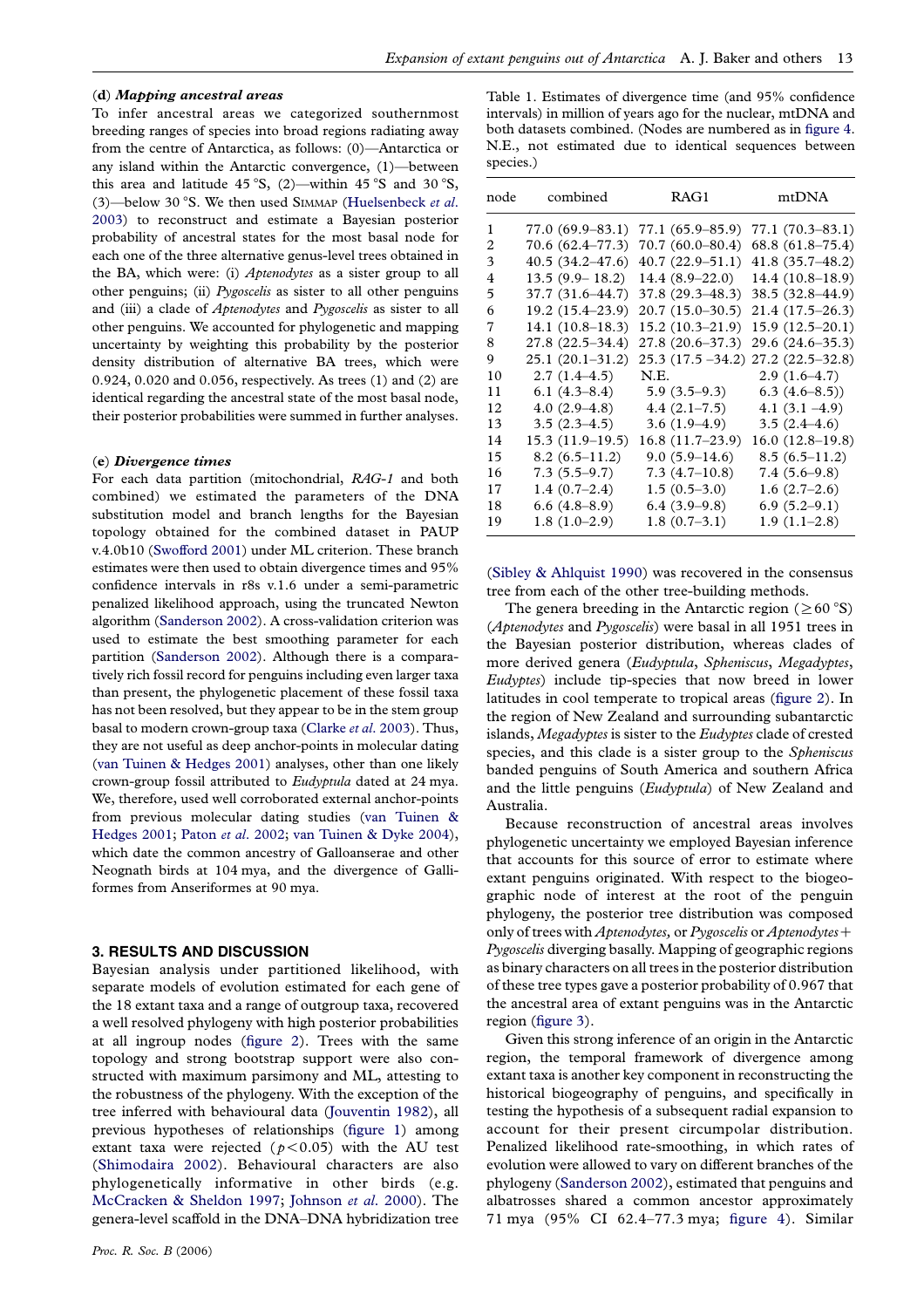<span id="page-3-0"></span>

Figure 2. Bayesian estimate of phylogenetic relationships of modern penguins. Phylogenetic reconstruction was based on 2802 bp of RAG-1 and 2889 bp of mitochondrial 12S and 16S rDNA, cyt b and COI, excluding gaps and ambiguously aligned positions. Numbers above branches are Bayesian posterior probabilities/ML bootstrap proportions/MP bootstrap proportion, which are represented as open star when  $(1.0/100/100)$ . Branches for more distant outgroups were shortened for graphic purposes. A bar represents the expected number of DNA substitutions per site. Each genus is colour-coded. Penguin drawings were modified from [del Hoyo](#page-5-0) et al. (1992), with permission, from Lynx Edicions, Barcelona, Spain.



Figure 3. Bayesian estimates of ancestral areas. Areas were defined as southernmost breeding regions for each species within Antarctica and the Antarctic Convergence (blue), outside Antarctic convergence and up to latitude 45 °S (green), between 45 °S and 30 °S (red), and north of 30 °S (grey). Posterior probabilities for each state are shown as a pie diagram in each internal node.

estimates were obtained using nuclear or mtDNA genes and both combined, indicating that they are robust to choice of genes ([table 1\)](#page-2-0). The estimates fit within the speculated time frame of 130–65 mya for the origin of penguins [\(Williams 1995](#page-6-0)), and more importantly support the hypothesis of a centre of origin in the core of Gondwanaland [\(Kooyman 2002](#page-5-0)) when Antarctica was still attached to Australia and South America, and New Zealand was still relatively close to the supercontinent



Cretaceous Paleo. Eocene Oligo. Miocene Pli. Q.

Figure 4. Chronogram of penguin diversification. Nodes A and B were fixed at 104 and 90 myr. Credibility intervals (95%) are indicated by grey bars at numbered internal nodes. Vertical dashed line indicates the K/T boundary. Periods that Antarctica was ice-covered (black continuous bars) are projected as shaded grey rectangles in the chronogram. Ocean temperature is based on high-resolution deep-sea oxygen isotope records. The MMCT is indicated by an arrow. Geological time scale is given as defined by the Geological Society of America.

[\(ODSN 2004\)](#page-5-0). Additionally, this hypothesis explains why large extinct taxa of fossil penguins have been found on all these fragmented portions of Gondwanaland, having evolved there when the landmasses were closer together. However, by 70 mya the part of Gondwanaland on which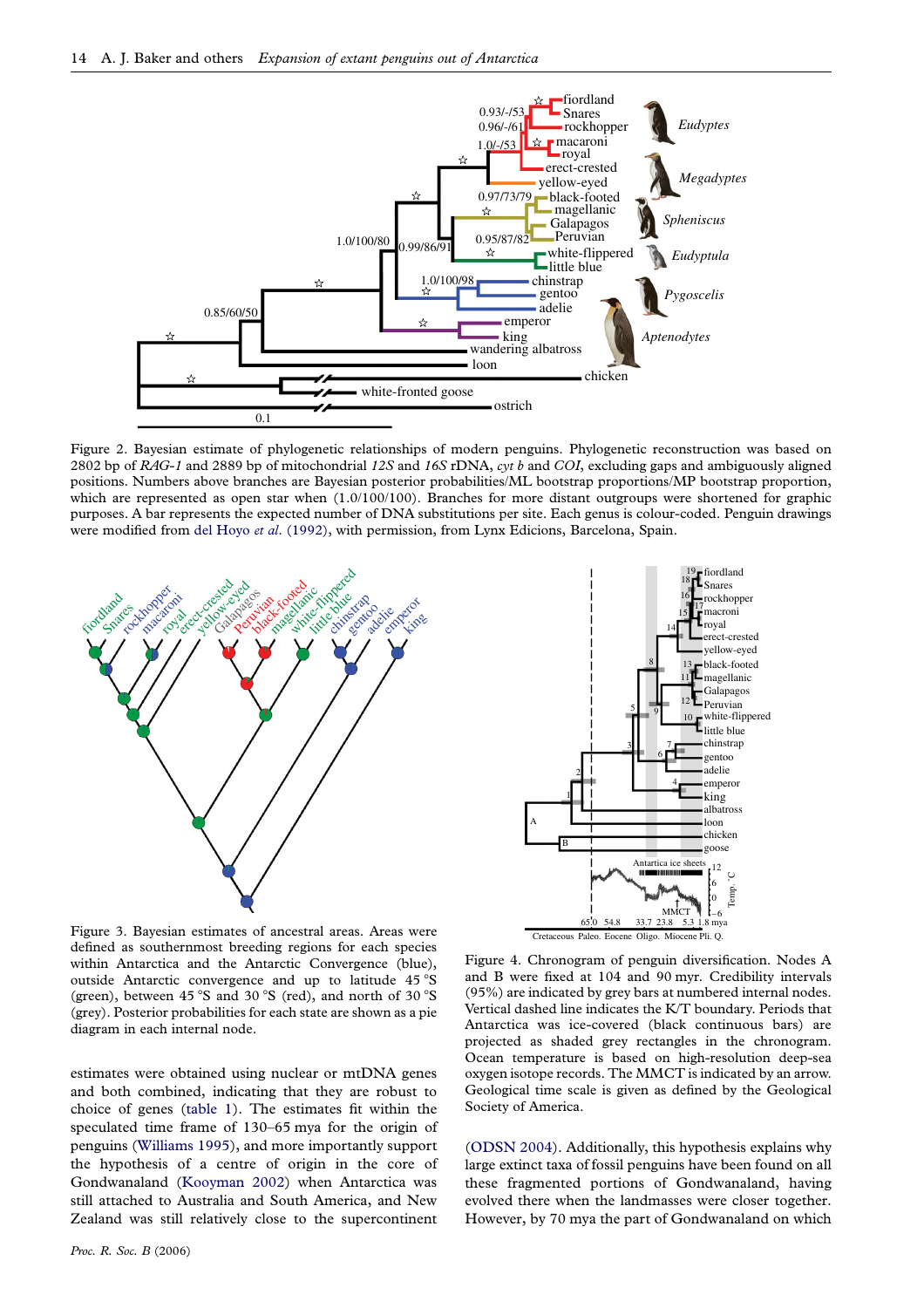

Figure 5. Polar stereographic projection to 35 °S at 40, 25, 15 and 5 mya. Reconstructions have continents represented by present-day shorelines (ODSN 2004). Antarctica is indicated as partially  $(b-c)$  and fully covered in ice  $(d-f)$  (Shevell et al. 2004). Genera are represented by different coloured capital letters, following the coloured names indicated at the bottom. As they start to diversify, species are represented by small letters according to the first letter of common names given in [figure 2](#page-3-0), except royal penguin represented by r1. Oldest and biggest penguin fossils ([Simpson 1976](#page-6-0); Clarke et al. 2004) are numbered 1–6 and projected at  $(a)$  40 and  $(b)$  25 mya. The Antarctic circumpolar current, indicated by arrows in the reconstruction at 25 mya only, was formed at the end of the Oligocene.

penguins probably originated had drifted much further south, and thus would have been cooler than the more northerly location  $\sim$  100 mya postulated by [Kooyman](#page-5-0) [\(2002\)](#page-5-0).

The common ancestry of extant penguins dates to about 40 mya (95% CI 34.2–47.6 mya) when Aptenodytes diverged as the basal lineage. Approximately 38 mya (95% CI 31.6–44.7 mya) the Pygoscelis lineage branched off, and later diversified into the adelie penguin (19 mya; 15.4–23.9 mya) and the chinstrap and gentoo penguins (14.1 mya; 10.8–18.3 mya). The common ancestry of the remaining genera was estimated at 27.8 mya (22.5–34.4 mya), followed by the split between Spheniscus and Eudyptula about 25 mya (20.1–31.2 mya). Speciation within Spheniscus is recent, with the two species pairs originating almost contemporaneously in the Pacific and Atlantic oceans in approximately the last 4 myr. Divergence of the white-flippered and little blue penguin dates to about 2.7 mya (1.4–4.5 mya). The yellow-eyed penguin (Megadyptes) diverged from the crested penguins (Eudyptes) about 15 mya (10.3–16.9 mya), which in turn speciated within about the last 8 myr. The fiordland– Snares crested penguin and royal–macaroni penguin species pairs diverged within the last 2 myr, coinciding with the onset of the Pleistocene glaciations.

The demise of the larger-bodied putative stem-group taxa near the end of the Eocene about 40 mya coincides roughly with the origin of Antarctic-breeding extant taxa (Aptenodytes and Pygoscelis) in the crown-group, and with the beginning of a general cooling in global climate

([figures 4 and 5](#page-3-0)a). Additionally, this was approximately the time the fish-eating cetaceans evolved, and it has been hypothesized they may have out-competed these larger penguins which probably relied on the same food source ([Fordyce & Jones 1990](#page-5-0); [Williams 1995\)](#page-6-0). Two abrupt cooling periods resulting in the formation of large ice sheets in Antarctica are associated with the diversification of penguin taxa. The first cooling occurred about 34–25 mya, when Spheniscus, Eudyptes and Eudyptula diverged from the older Antarctic genera (figure 5b). These latter ancestral lineages may have dispersed northward by the newly formed circumpolar current, judging from the occurrence of a Eudyptula fossil in New Zealand about 24 mya. As surface waters in the Southern Oceans continued to cool towards the middle Miocene, and the flow of the circumpolar current around Antarctica intensified, another rapid climate transition, the middle miocene climate transition (MMCT) and subsequent increase in Antarctic ice volume occurred between 14 and 12 mya ([Shevenell](#page-5-0) et al. 2004). The MMCT was accompanied by a second bout of cladogenesis that gave rise to multiple species of extant penguins ([figure 4\)](#page-3-0) distributed at even lower latitudes (figure 5c), including tips of southern continents (figure  $5d-f$ ). If this scenario is run backwards in the future, continued global warming might be expected to drive temperate-adapted species out of lower latitudes towards their ancestral distribution, possibly causing multiple extinctions of existing species.

Although there are uncertainties in molecular clock calibrations and fossil age estimates, it is remarkable that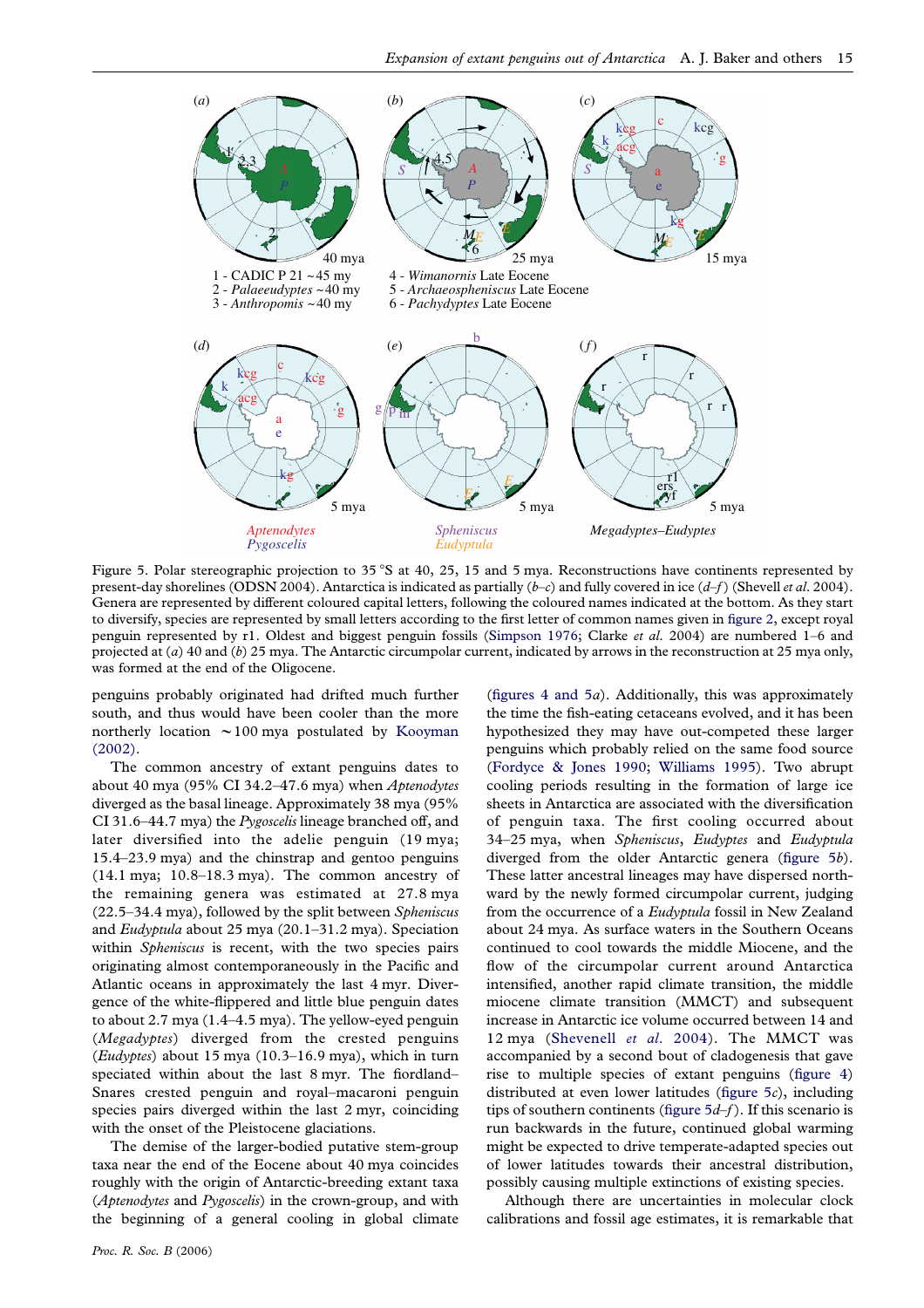<span id="page-5-0"></span>the two episodes of taxon diversification in extant penguins coincide with the major global cooling events when Antarctica was ice-encrusted. We hypothesize that the northwards dispersal and isolation of penguins in widely separated islands and continents in the temperate regions of the southern oceans promoted allopatric speciation, thus accounting for current species diversity. Only representatives of the Aptenodytes and Pygoscelis lineages stayed in Antarctica and adapted to the colder conditions, although they too would have exited during the glacial maxima of the Pleistocene when breeding areas were unreachable.

Furthermore, the restriction of penguins to the Southern Hemisphere, a geographic distribution that has long puzzled biogeographers, is hereby explained. The only species to penetrate into the tropics, the Galapagos penguin, is estimated to have diverged from the Peruvian penguin about 4 mya along the Pacific coast of South America. Thus, penguins have only recently arrived in the tropics, aided by cool waters from the Humboldt Current, long after alcids had radiated to occupy equivalent ecological niches in the Northern Hemisphere (Friesen et al. 1996). Nevertheless, competitive exclusion is unlikely to have restricted penguins to south of the equator, but instead warmer tropical seas apparently constitute a thermal barrier to an invasion of the northern hemisphere by cool-temperate adapted modern taxa.

For the collection of blood or tissue samples we thank Dee Boersma, Colleen Cassidy-St Clair, John Cooper, John Croxall, John Darby, Kyra Mills, Graham Robertson and Sue Triggs. This work was supported by an operating grant to A. J. B. from the Natural Sciences and Engineering Research Council of Canada, the Royal Ontario Museum Foundation and the National Science Foundation (AToL). Penguin drawings were modified from del Hoyo et al. (1992; Handbook of the birds of the world. vol. 1. Ostrich to ducks. Barcelona, Spain: Lynx Edicions) with the kind permission of the publisher.

## **REFERENCES**

- Clarke, J. A., Olivero, E. B. & Puerta, P. 2003 Description of the earliest fossil penguin from South America and the first Paleogene vertebrate locality of Tierra del Fuego, Argentina. Am. Mus. Novitates 3423, 1–18. ([doi:10.1206/](http://dx.doi.org/doi:10.1206/0003-0082(2003)423%3C0001:DOTEFP%3E2.0.CO;2)  $0003 - 0082(2003)423 < 0001$ :DOTEFP $> 2.0$ .CO:2)
- Coues, E. 1872 Material for a monograph of the Spheniscidae. Proc. Acad. Nat. Sci. Philad. 1872, 170–212.
- del Hoyo, J., Elliot, A. & Sargatal, J. (eds) 1992 Handbook of the birds of the world Ostrich to ducks, vol. 1, pp. 140–160. Barcelona, Spain: Lynx Edicions.
- Fordyce, R. E. & Jones, C. M. 1990 Penguin history and new fossil material from New Zealand. In Penguin biology (ed. L. S. Davis & J. T. Darby), pp. 419–446. San Diego, CA: Academic Press.
- Friesen, V. L., Baker, A. J. & Piatt, J. F. 1996 Phylogenetic relationships within the Alcidae (Charadriiformes: Aves) inferred using total molecular evidence. Mol. Biol. Evol. 13, 359–367.
- Giannini, N. P. & Bertelli, S. 2004 Phylogeny of extant penguins based on integumentary and breeding characters. The Auk 121, 422-434.
- Groth, J. G. & Barrowclough, G. F. 1999 Basal divergence in birds and the phylogenetic utility of the nuclear RAG-1 gene. Mol. Phylogenet. Evol. 12, 115-123. ([doi:10.1006/](http://dx.doi.org/doi:10.1006/mpev.1998.0603) [mpev.1998.0603\)](http://dx.doi.org/doi:10.1006/mpev.1998.0603)
- Guindon, S. & Gascuel, O. 2003 A simple, fast and accurate method to estimate large phylogenies by maximumlikelihood. Syst. Biol. 52, 696–704. ([doi:10.1080/1063](http://dx.doi.org/doi:10.1080/10635150390235520) [5150390235520\)](http://dx.doi.org/doi:10.1080/10635150390235520)
- Huelsenbeck, J. P., Nielsen, R. & Bollback, J. P. 2003 Stochastic mapping of morphological characters. Syst. Biol. 52, 131–158.
- Johnson, K. P., McKinney, F., Wilson, R. & Sorenson, M. D. 2000 The evolution of postcopulatory displays in dabbling ducks (Anatini): a phylogenetic perspective. Anim. Behav. 59, 953–963. ([doi:10.1006/anbe.1999.1399](http://dx.doi.org/doi:10.1006/anbe.1999.1399))
- Jouventin, P. 1982 Visual and vocal signals in penguins, their evolution and adaptive characters. Adv. ethol. 24, 1–149.
- Kooyman, G. L. 2002 Evolutionary and ecological aspects of some Antarctic and sub-Antarctic penguin distributions. Oecologia 130, 485–495. ([doi:10.1007/s00442-001-0836-x\)](http://dx.doi.org/doi:10.1007/s00442-001-0836-x)
- Livezey, B. C. 1989 Morphometric patterns in recent and fossil penguins (Aves, Sphenisciformes). *J. Zool.* 219, 269–307.
- McCracken, K. G. & Sheldon, F. H. 1997 Avian vocalizations and phylogenetic signal. Proc. Natl Acad. Sci. USA 94, 3833–3836. [\(doi:10.1073/pnas.94.8.3833](http://dx.doi.org/doi:10.1073/pnas.94.8.3833))
- McKitrick, M. C. 1991 Phylogenetic analysis of avian hindlimb musculature. Misc. Pub. Mus. Zool., Univ. Mich. 179, 1–89.
- Meister, W. 1962 Histological structure of the long bones of penguins. Anat. Rec. 143, 377–388. [\(doi:10.1002/ar.](http://dx.doi.org/doi:10.1002/ar.1091430408) [1091430408\)](http://dx.doi.org/doi:10.1002/ar.1091430408)
- ODSN—Ocean Drilling Stratigraphic Network. 2004 ODSN Plate Tectonic Reconstruction Service. [http://www.odsn.](http://www.odsn.de/odsn/services/paleomap/paleomap.html) [de/odsn/services/paleomap/paleomap.html](http://www.odsn.de/odsn/services/paleomap/paleomap.html) (last accessed December 16, 2004).
- O'Hara, R. J. 1989 An estimate of the phylogeny of the living penguins (Aves: Spheniscidae). Am. Zool. 29, 11A.
- Paton, T., Haddrath, O. & Baker, A. J. 2002 Complete mitochondrial DNA genome sequences show that modern birds are not descended from transitional shorebirds. Proc. R. Soc. B 269, 839–846. ([doi:10.1098/rspb.2002.1961](http://dx.doi.org/doi:10.1098/rspb.2002.1961))
- Pereira, S. L. & Baker, A. J. 2004 Vicariant speciation of curassows (Aves, Cracidae): a hypothesis based on mitochondrial DNA phylogeny. Auk 121, 682–694.
- Posada, D. & Crandall, K. A. 1998 MODELTEST: testing the model of DNA substitution. Bioinformatics 14, 817-818. ([doi:10.1093/bioinformatics/14.9.817](http://dx.doi.org/doi:10.1093/bioinformatics/14.9.817))
- Ronquist, F. R. & Huelsenbeck, J. P. 2003 MrBayes: Bayesian phylogenetic inference under mixed models. Bioinformatics 19, 1572–1574. ([doi:10.1093/bioinformatics/btg180\)](http://dx.doi.org/doi:10.1093/bioinformatics/btg180)
- Sanderson, M. J. 2002 Estimating absolute rates of molecular evolution and divergence times: a penalized likelihood approach. Mol. Biol. Evol. 19, 101–109.
- Schreiweis, D. O. 1982 A comparative study of the appendicular musculature of penguins (Aves: Sphenisciformes). Smithson. Contrib. Zool. 341, 1–46.
- Shevenell, A. E., Kennett, J. P. & Lea, D. W. 2004 Middle Miocene southern ocean cooling and Antarctic cryosphere expansion. Science 305, 1766–1770. [\(doi:10.1126/science.](http://dx.doi.org/doi:10.1126/science.1100061) [1100061\)](http://dx.doi.org/doi:10.1126/science.1100061)
- Shimodaira, H. 2002 An approximately unbiased test of phylogenetic tree selection. Syst. Biol. 51, 492–508. ([doi:10.1080/10635150290069913\)](http://dx.doi.org/doi:10.1080/10635150290069913)
- Shimodaira, H. & Hasegawa, M. 2001 CONSEL: for assessing the confidence of phylogenetic tree selection. Bioinformatics 17, 1246–1247. [\(doi:10.1093/bioinformatics/17.](http://dx.doi.org/doi:10.1093/bioinformatics/17.12.1246) [12.1246\)](http://dx.doi.org/doi:10.1093/bioinformatics/17.12.1246)
- Shufeldt, R. W. 1901 Osteology of penguins. J. Anat. Physiol., Lond. 15, 390–404.
- Sibley, C. G. & Ahlquist, J. E. 1990 Phylogeny and classification of birds: a study in molecular evolution. New Haven, CT: Yale University Press.